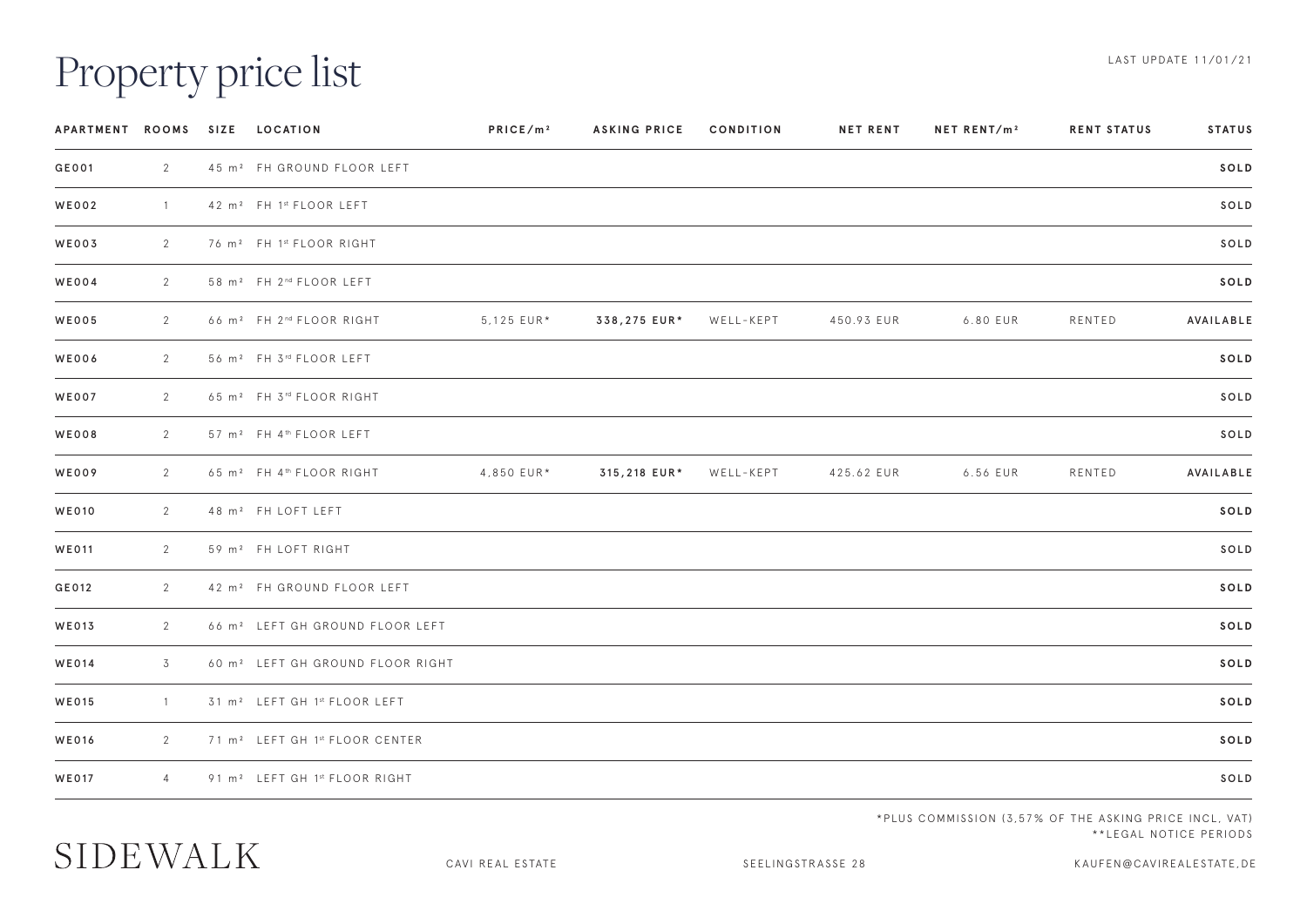| APARTMENT ROOMS SIZE |                |                   | <b>LOCATION</b>                      | PRICE/m <sup>2</sup> | <b>ASKING PRICE</b> | CONDITION | <b>NET RENT</b> | NET RENT/m <sup>2</sup> | <b>RENT STATUS</b> | STATUS    |
|----------------------|----------------|-------------------|--------------------------------------|----------------------|---------------------|-----------|-----------------|-------------------------|--------------------|-----------|
| <b>WE018</b>         | $\overline{1}$ | $31 \, m2$        | LEFT GH 2 <sup>nd</sup> FLOOR LEFT   |                      |                     |           |                 |                         |                    | SOLD      |
| <b>WE019</b>         | $\overline{1}$ | 33 m <sup>2</sup> | LEFT GH 2 <sup>nd</sup> FLOOR CENTER |                      |                     |           |                 |                         |                    | SOLD      |
| <b>WE020</b>         | $\overline{4}$ | 93 m <sup>2</sup> | LEFT GH 2 <sup>nd</sup> FLOOR RIGHT  |                      |                     |           |                 |                         |                    | SOLD      |
| WE021                | $\overline{1}$ | $31 \, m2$        | LEFT GH 3rd FLOOR LEFT               |                      |                     |           |                 |                         |                    | SOLD      |
| <b>WE022</b>         | $\mathbf{1}$   | 33 m <sup>2</sup> | LEFT GH 3rd FLOOR CENTER             |                      |                     |           |                 |                         |                    | SOLD      |
| <b>WE023</b>         | 3              | 92 m <sup>2</sup> | LEFT GH 3rd FLOOR RIGHT              |                      |                     |           |                 |                         |                    | SOLD      |
| <b>WE024</b>         | $\overline{1}$ | $31 \, m2$        | LEFT GH 4th FLOOR LEFT               |                      |                     |           |                 |                         |                    | SOLD      |
| <b>WE025</b>         | $\overline{1}$ | 33 m <sup>2</sup> | LEFT GH 4 <sup>th</sup> FLOOR C/L    |                      |                     |           |                 |                         |                    | SOLD      |
| <b>WE026</b>         | 3              | $91 \, m^2$       | LEFT GH 4th FLOOR RIGHT              |                      |                     |           |                 |                         |                    | SOLD      |
| <b>WE027</b>         | 3              | $69 \, m^2$       | LEFT GH LOFT RIGHT                   |                      |                     |           |                 |                         |                    | SOLD      |
| <b>WE028</b>         | 3              | 73 m <sup>2</sup> | RIGHT GH GROUND FLOOR LEFT           |                      |                     |           |                 |                         |                    | SOLD      |
| <b>WE029</b>         | $\overline{1}$ | 39 m <sup>2</sup> | RIGHT GH GROUND FLOOR RIGHT          |                      |                     |           |                 |                         |                    | SOLD      |
| <b>WE030</b>         | 2              | $42 \, m2$        | RIGHT GH 1st FLOOR B/L               |                      |                     |           |                 |                         |                    | SOLD      |
| WE031                | $\overline{1}$ | $37 \, m2$        | RIGHT GH 1st FLOOR RIGHT             |                      |                     |           |                 |                         |                    | SOLD      |
| <b>WE032</b>         | 3              | $82 \, m^2$       | RIGHT GH 2 <sup>nd</sup> FLOOR LEFT  | 3,915 EUR*           | 320,993 EUR*        | WELL-KEPT | 498.10 EUR      | 6.08 EUR                | RENTED             | AVAILABLE |
| <b>WE033</b>         | $\overline{1}$ | 39 m <sup>2</sup> | RIGHT GH 2 <sup>nd</sup> FLOOR RIGHT |                      |                     |           |                 |                         |                    | SOLD      |
| <b>WE034</b>         | 3              | $81 \, m^2$       | RIGHT GH 3rd FLOOR LEFT              |                      |                     |           |                 |                         |                    | SOLD      |
|                      |                |                   |                                      |                      |                     |           |                 |                         |                    |           |

\*PLUS COMMISSION (3,57% OF THE ASKING PRICE INCL, VAT) \*\*LEGAL NOTICE PERIODS

## SIDEWALK